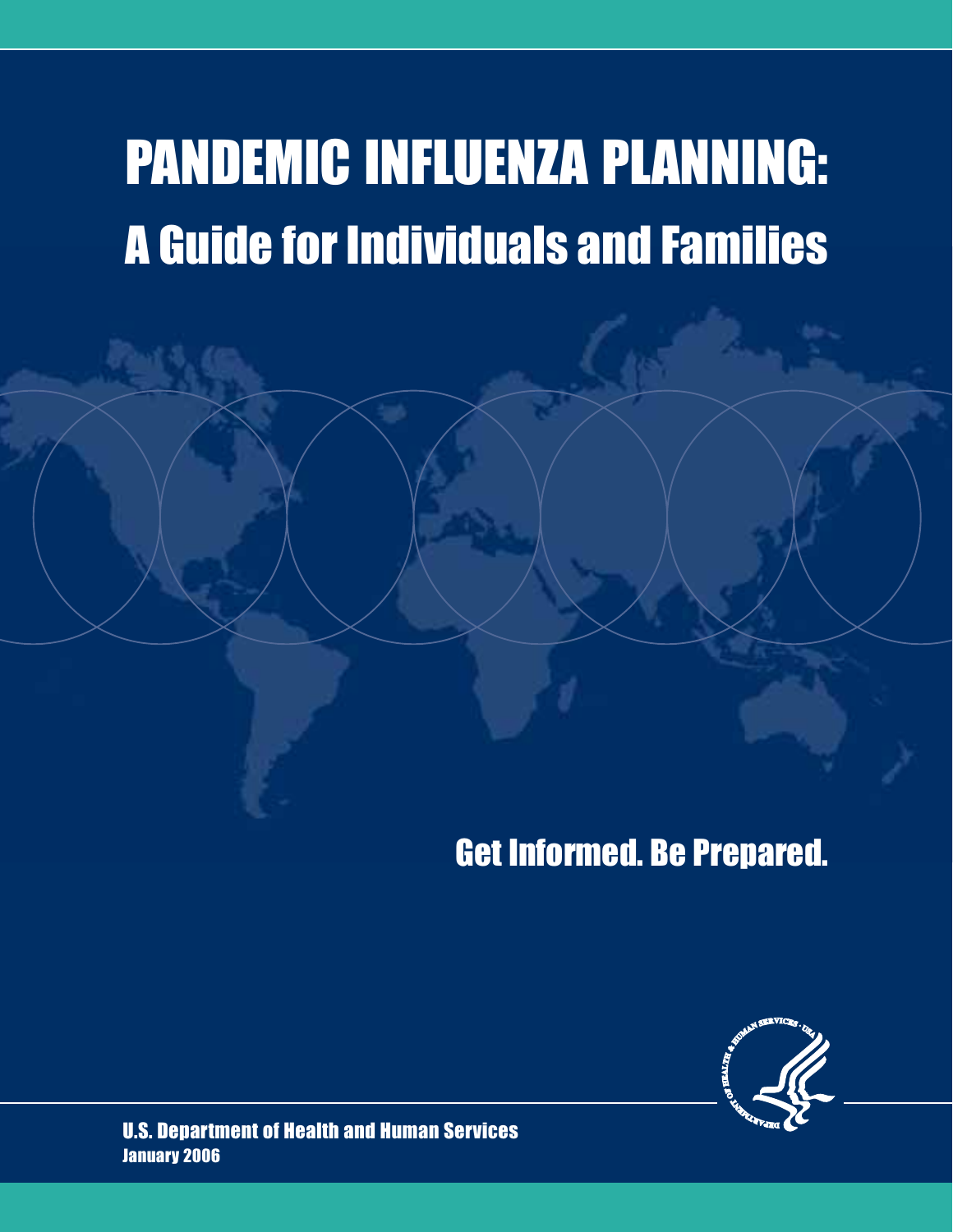**"Pandemics are global in nature, but their impact is local. When the next pandemic strikes, as it surely will, it is likely to touch the lives of every individual, family, and community. Our task is to make sure that when this happens, we will be a Nation prepared."**

Mitulo Rain

*Michael O. Leavitt, Secretary U.S. Department of Health and Human Services*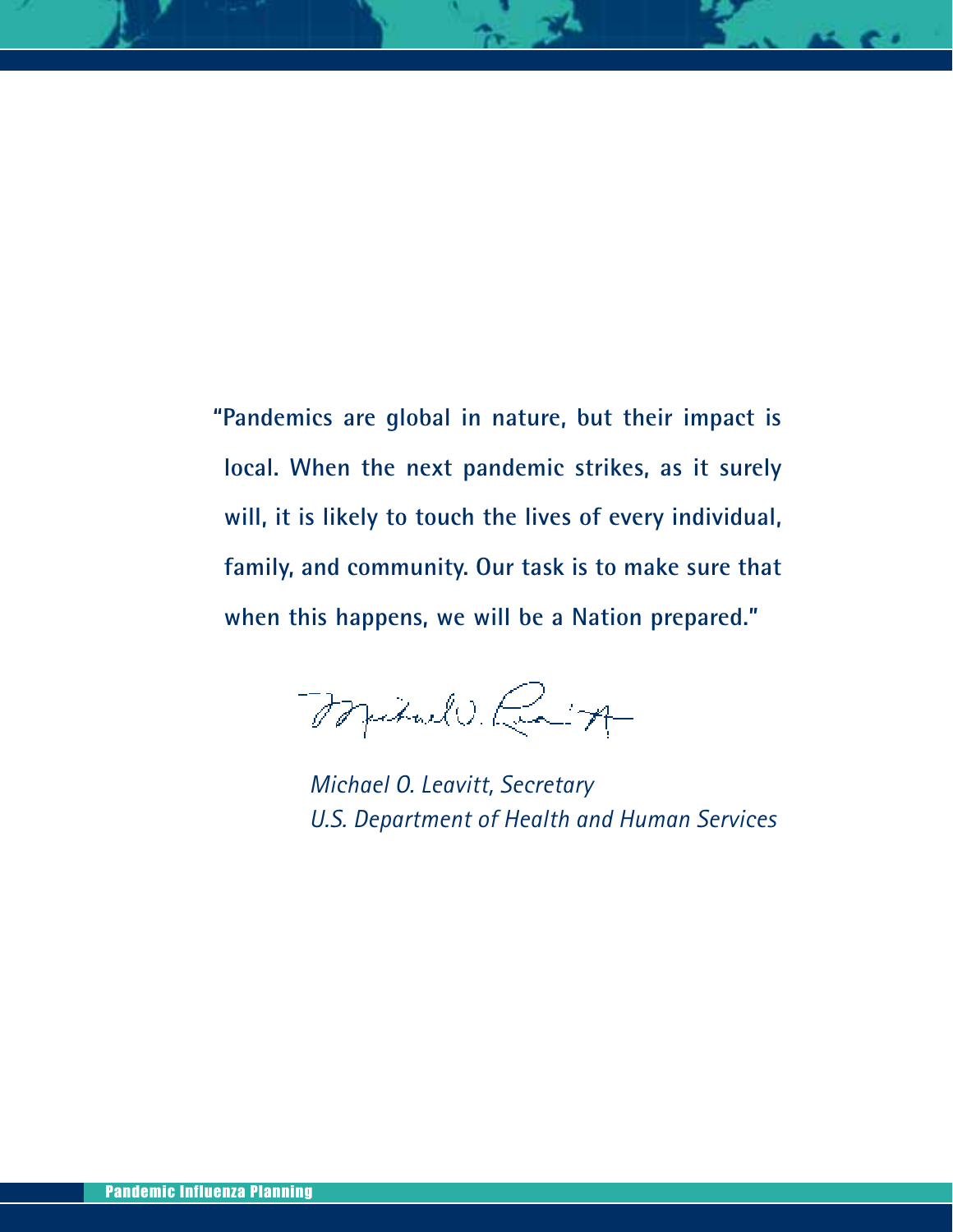

**This guide is designed to help you understand the threat of a pandemic flu outbreak in our country and your community. It describes common sense actions that you can take in preparing for a pandemic. Each individual and family should know both the magnitude of what can happen during a pandemic outbreak and what actions you can take to help lessen the impact of an influenza pandemic on you and your community.** 

## **Pandemic Influenza: What I Need to Know**

An influenza (flu) pandemic is a widespread outbreak of disease that occurs when a new flu virus appears that people have not been exposed to before. Pandemics are different from seasonal outbreaks of influenza. Seasonal flu outbreaks are caused by viruses that people have already been exposed to; flu shots are available to help prevent widespread illness, and impacts on society are less severe. Pandemic flu spreads easily from person to person and can cause serious illness because people do not have immunity to the new virus.

A pandemic may come and go in waves, each of which can last for months at a time. Everyday life could be disrupted due to people in communities across the country becoming ill at the same time. These disruptions could include everything from school and business closings to interruption of basic services such as public transportation and health care. An especially severe influenza pandemic could lead to high levels of illness, death, social disruption, and economic loss.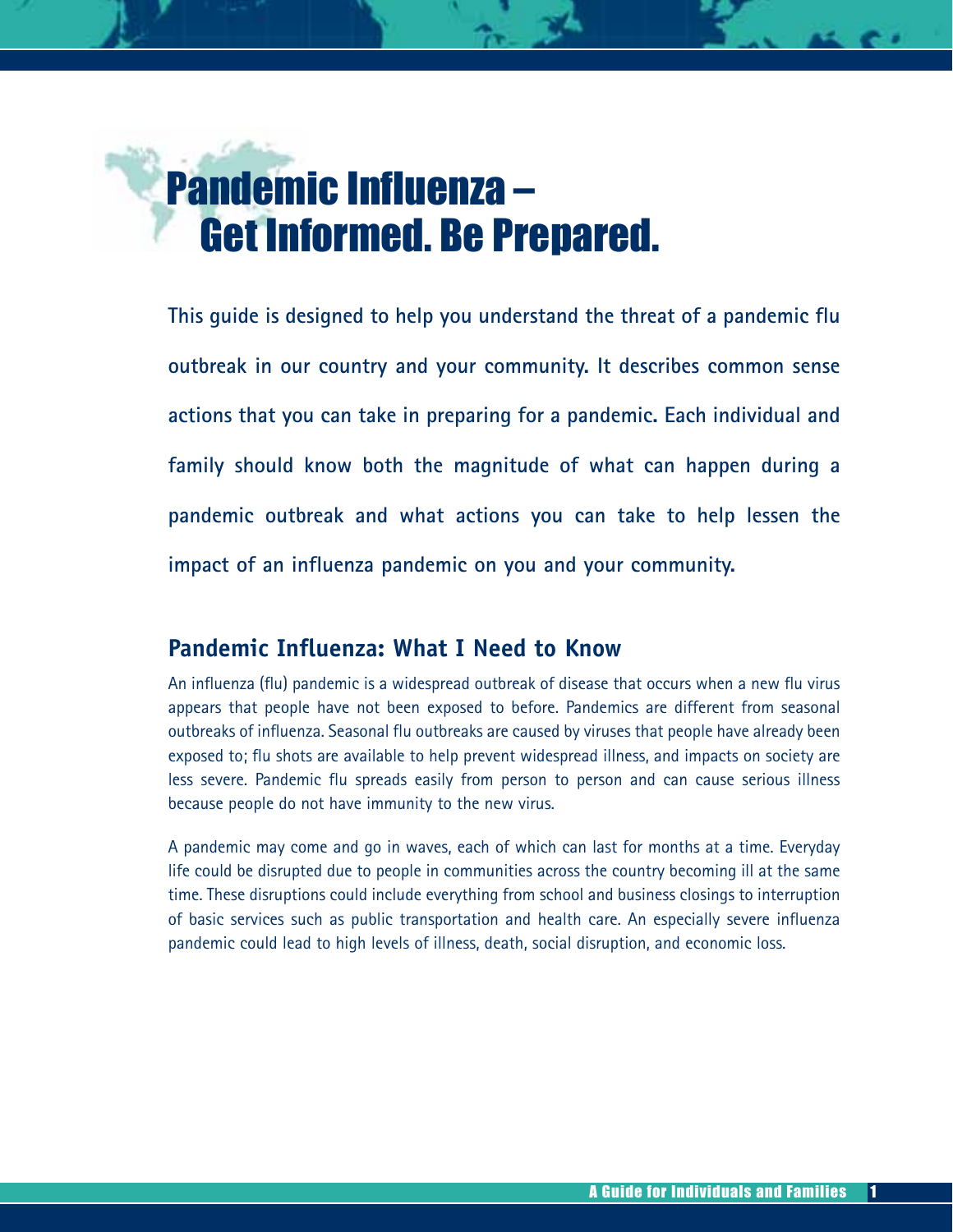## **Some Differences Between Seasonal Flu and Pandemic Flu**

| <b>Seasonal Flu</b>                                                                                                                                                                                      | <b>Pandemic Flu</b>                                                                                                                                                                                                                                                                                                                                    |
|----------------------------------------------------------------------------------------------------------------------------------------------------------------------------------------------------------|--------------------------------------------------------------------------------------------------------------------------------------------------------------------------------------------------------------------------------------------------------------------------------------------------------------------------------------------------------|
| Caused by influenza viruses that are similar<br>to those already affecting people.                                                                                                                       | Caused by a new influenza virus that<br>people have not been exposed to before.<br>Likely to be more severe, affect more<br>people, and cause more deaths than<br>seasonal flu because people will not<br>have immunity to the new virus.                                                                                                              |
| Symptoms include fever, cough, runny nose,<br>and muscle pain. Deaths can be caused by<br>complications such as pneumonia.                                                                               | Symptoms similar to the common flu<br>may be more severe and complications<br>more serious.                                                                                                                                                                                                                                                            |
| Healthy adults usually not at risk for<br>serious complications (the very young, the<br>elderly, and those with certain underlying<br>health conditions at increased risk for<br>serious complications). | Healthy adults may be at increased risk<br>for serious complications.                                                                                                                                                                                                                                                                                  |
| Generally causes modest impact on society<br>(e.g., some school closings, encouragement<br>of people who are sick to stay home).                                                                         | A severe pandemic could change the<br>patterns of daily life for some time. People<br>may choose to stay home to keep away<br>from others who are sick. Also, people may<br>need to stay home to care for ill family and<br>loved ones. Travel and public gatherings<br>could be limited. Basic services and access<br>to supplies could be disrupted. |

## **A Historical Perspective**

In the last century there were three influenza pandemics. All of them were called pandemics because of their worldwide spread and because they were caused by a new influenza virus. The 1918 pandemic was especially severe. The 1968 pandemic (Hong Kong flu) was the least severe, causing about the same number of deaths as the United States experiences every year with seasonal flu.

| 1918–1919 Most severe, caused at least 500,000 U.S. deaths and up to 40 million deaths worldwide. |
|---------------------------------------------------------------------------------------------------|
| 1957-1958 Moderately severe, caused at least 70,000 U.S. deaths and 1-2 million deaths worldwide. |
| 1968-1969 Least severe, caused at least 34,000 U.S. deaths and 700,000 deaths worldwide.          |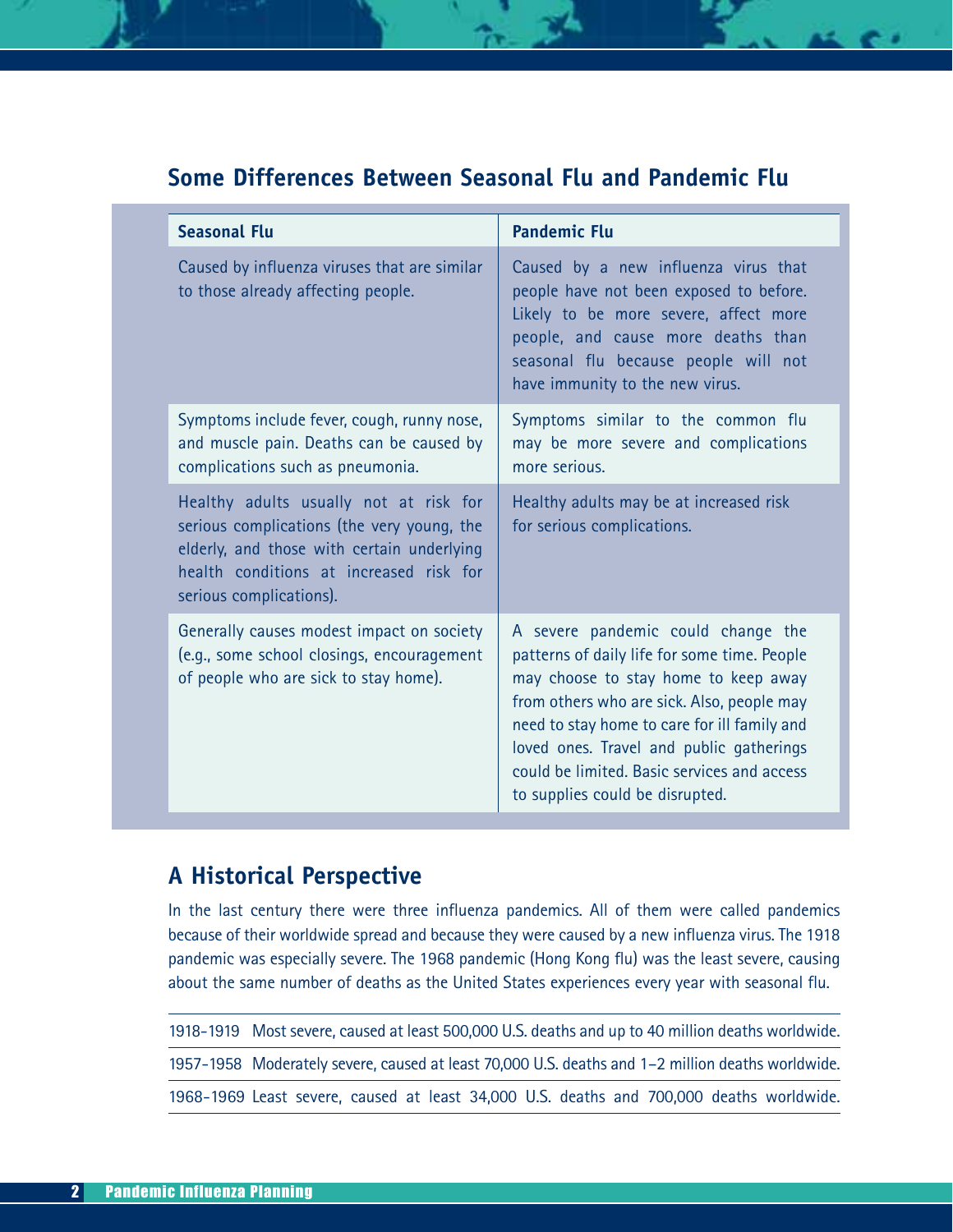### **Importance and Benefits of Being Prepared**



It is difficult to predict when the next influenza pandemic will occur or how severe it will be. The effects of a pandemic can be lessened if preparations are made ahead of time.

When a pandemic starts, everyone around the world could be at risk. The United States has been working closely with other countries and the World Health Organization (WHO) to strengthen systems to detect outbreaks of influenza that might cause a pandemic.

A pandemic would touch every aspect of society, and so every aspect of society must begin to prepare. State, tribal, and local governments are developing, improving, and testing their plans

for an influenza pandemic. Businesses, schools, universities, and other community organizations are preparing plans as well.

As you begin your individual or family planning, you may want to review your state's planning efforts and those of your local public health and emergency preparedness officials. Many of the state plans and other planning information can be found at www.pandemicflu.gov.

The Department of Health and Human Services (HHS) and other federal agencies are providing funding, advice, and other support to your state. The federal government will provide up-to-date information and guidance to the public if an influenza pandemic unfolds. For reliable, accurate, and timely information, visit the federal government's official Web site at www.pandemicflu.gov.

The benefits of preparation will be many. States and communities will be better prepared for any disaster. Preparation will bring peace of mind and the confidence that we are ready to fight a flu pandemic.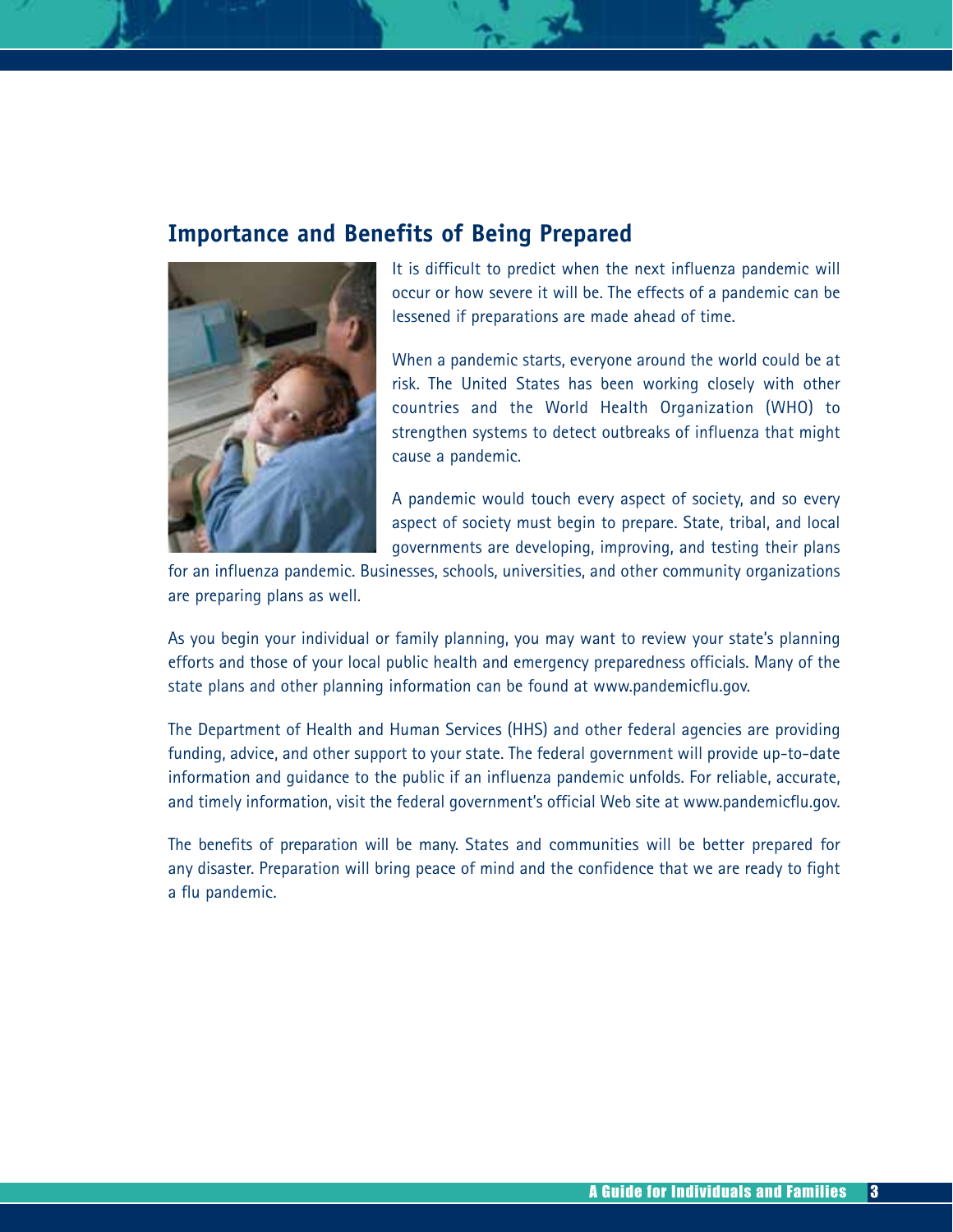

As you plan, it is important to think about the challenges that you might face, particularly if a pandemic is severe. It may take time to find the answers to these challenges. The following are some situations that could be caused by a severe pandemic and possible ways to address them. A series of checklists have been prepared to help guide those efforts, to organize our national thinking and bring consistency to our efforts. You will find two checklists (Pandemic Flu Planning Checklist for Individuals and Families; Family Emergency Health Information Sheet) to help you plan on page 11. Other planning checklists can be found at www.pandemicflu.gov.

### **Social Disruption May Be Widespread**

- ◗ Plan for the possibility that usual services may be disrupted. These could include services provided by hospitals and other health care facilities, banks, stores, restaurants, government offices, and post offices.
- ◗ Prepare backup plans in case public gatherings, such as volunteer meetings and worship services, are canceled.
- ▶ Consider how to care for people with special needs in case the services they rely on are not available.

## **Being Able to Work May Be Difficult or Impossible**

- ◗ Find out if you can work from home.
- ◗ Ask your employer about how business will continue during a pandemic. (A Business Pandemic Influenza Planning Checklist is available at www.pandemicflu.gov.)
- ◗ Plan for the possible reduction or loss of income if you are unable to work or your place of employment is closed.
- ◗ Check with your employer or union about leave policies.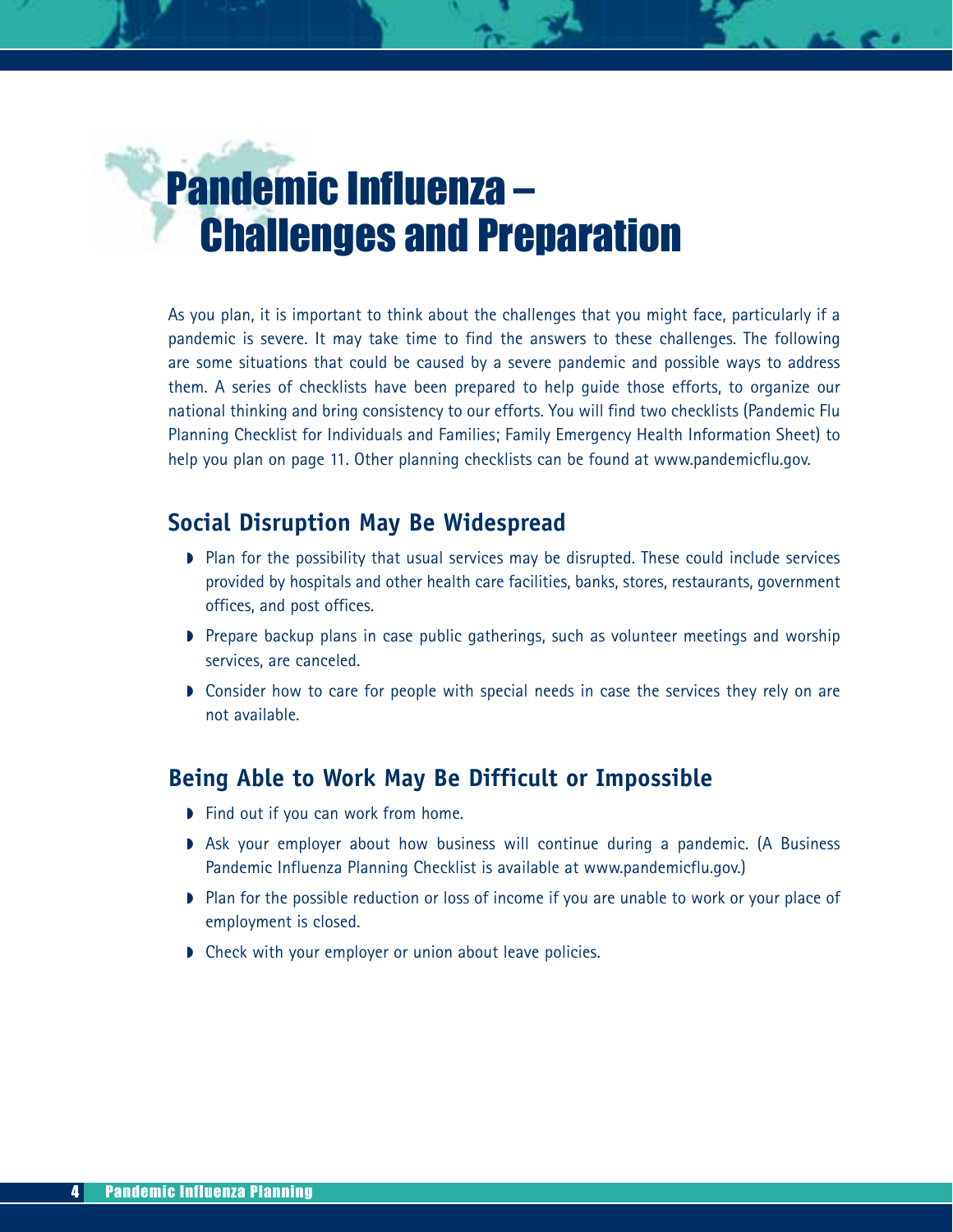## **Schools May Be Closed for an Extended Period of Time**

- ◗ Help schools plan for pandemic influenza. Talk to the school nurse or the health center. Talk to your teachers, administrators, and parent-teacher organizations.
- ◗ Plan home learning activities and exercises. Have materials, such as books, on hand. Also plan recreational activities that your children can do at home.
- Consider childcare needs.

### **Transportation Services May Be Disrupted**

- ◗ Think about how you can rely less on public transportation during a pandemic. For example, store food and other essential supplies so you can make fewer trips to the store.
- ◗ Prepare backup plans for taking care of loved ones who are far away.
- Consider other ways to get to work, or, if you can, work at home.

### **People Will Need Advice and Help at Work and Home**

- ◗ Think about what information the people in your workplace will need if you are a manager. This may include information about insurance, leave policies, working from home, possible loss of income, and when not to come to work if sick. (A Business Pandemic Influenza Planning Checklist is available at www.pandemicflu.gov.)
- ◗ Meet with your colleagues and make lists of things that you will need to know and what actions can be taken.
- ◗ Find volunteers who want to help people in need, such as elderly neighbors, single parents of small children, or people without the resources to get the medical help they will need.
- ◗ Identify other information resources in your community, such as mental health hotlines, public health hotlines, or electronic bulletin boards.
- ◗ Find support systems—people who are thinking about the same issues you are thinking about. Share ideas.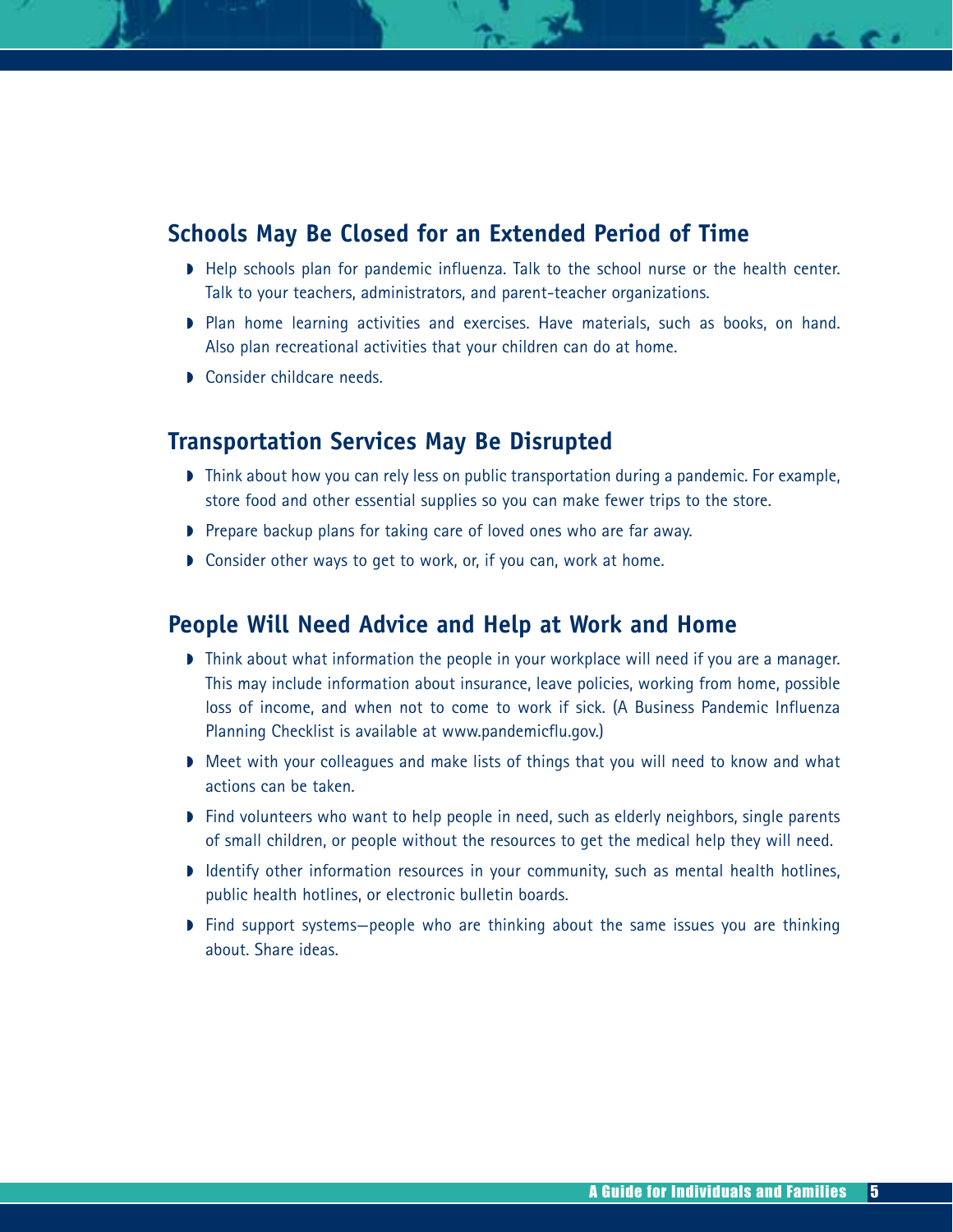## **Be Prepared**

Stock a supply of water and food. During a pandemic you may not be able to get to a store. Even if you can get to a store, it may be out of supplies. Public waterworks services may also be interrupted. Stocking supplies can be useful in other types of emergencies, such as power outages and disasters. Store foods that:

- ◗ are nonperishable (will keep for a long time) and don't require refrigeration
- ◗ are easy to prepare in case you are unable to cook
- ◗ require little or no water, so you can conserve water for drinking

See page 12 for a checklist of items to have on hand for an extended stay at home.



## **Stay Healthy**

Take common-sense steps to limit the spread of germs. Make good hygiene a habit.

- ◗ Wash hands frequently with soap and water.
- ◗ Cover your mouth and nose with a tissue when you cough or sneeze.
- ◗ Put used tissues in a waste basket.
- ◗ Cough or sneeze into your upper sleeve if you don't have a tissue.
- ◗ Clean your hands after coughing or sneezing. Use soap and water or an alcohol-based hand cleaner.
- ◗ Stay at home if you are sick.

It is always a good idea to practice good health habits.

- ◗ Eat a balanced diet. Be sure to eat a variety of foods, including plenty of vegetables, fruits, and whole grain products. Also include low-fat dairy products, lean meats, poultry, fish, and beans. Drink lots of water and go easy on salt, sugar, alcohol, and saturated fat.
- Exercise on a regular basis and get plenty of rest.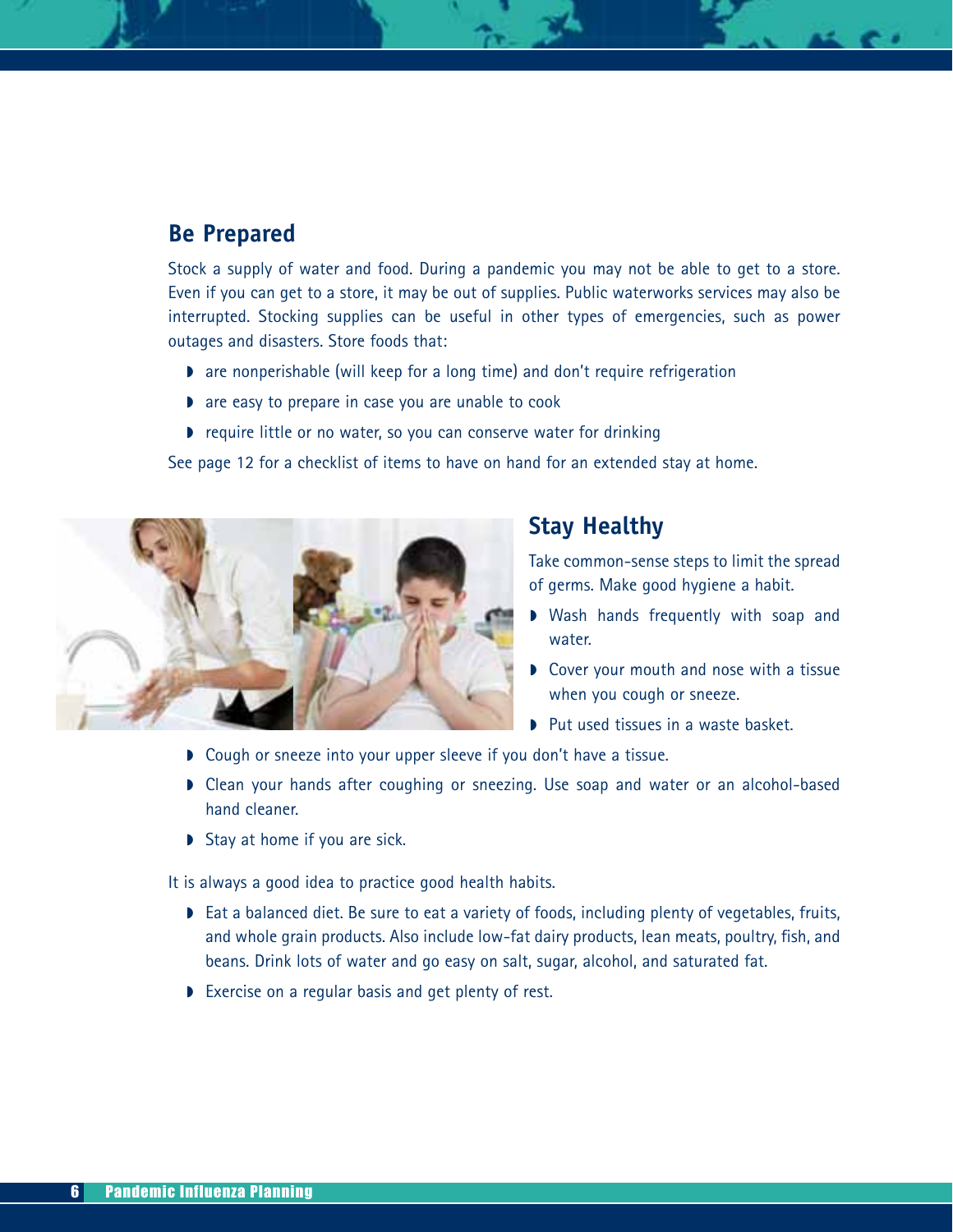### *Will the seasonal flu shot protect me against pandemic influenza?*

- ◗ No, it won't protect you against pandemic influenza. But flu shots can help you to stay healthy.
- Get a flu shot to help protect yourself from seasonal flu.
- Get a pneumonia shot to prevent secondary infection if you are over the age of 65 or have a chronic illness such as diabetes or asthma. For specific guidelines, talk to your health care provider or call the Centers for Disease Control and Prevention (CDC) Hotline at 1–800–232–4636.
- Make sure that your family's immunizations are up-to-date.

### **Get Informed**

Knowing the facts is the best preparation. Identify sources you can count on for reliable information. If a pandemic occurs, having accurate and reliable information will be critical.

- ◗ Reliable, accurate, and timely information is available at www.pandemicflu.gov.
- ◗ Another source for information on pandemic influenza is the Centers for Disease Control and Prevention (CDC) Hotline at: 1–800–CDC–INFO (1–800–232–4636). This line is available in English and Spanish, 24 hours a day, 7 days a week. TTY: 1–888–232–6348. Questions can be e-mailed to inquiry@cdc.gov.
- ◗ Look for information on your local and state government Web sites. Links are available to each state department of public health at www.pandemicflu.gov.



- ◗ Listen to local and national radio, watch news reports on television, and read your newspaper and other sources of printed and Web-based information.
- I Talk to your local health care providers and public health officials.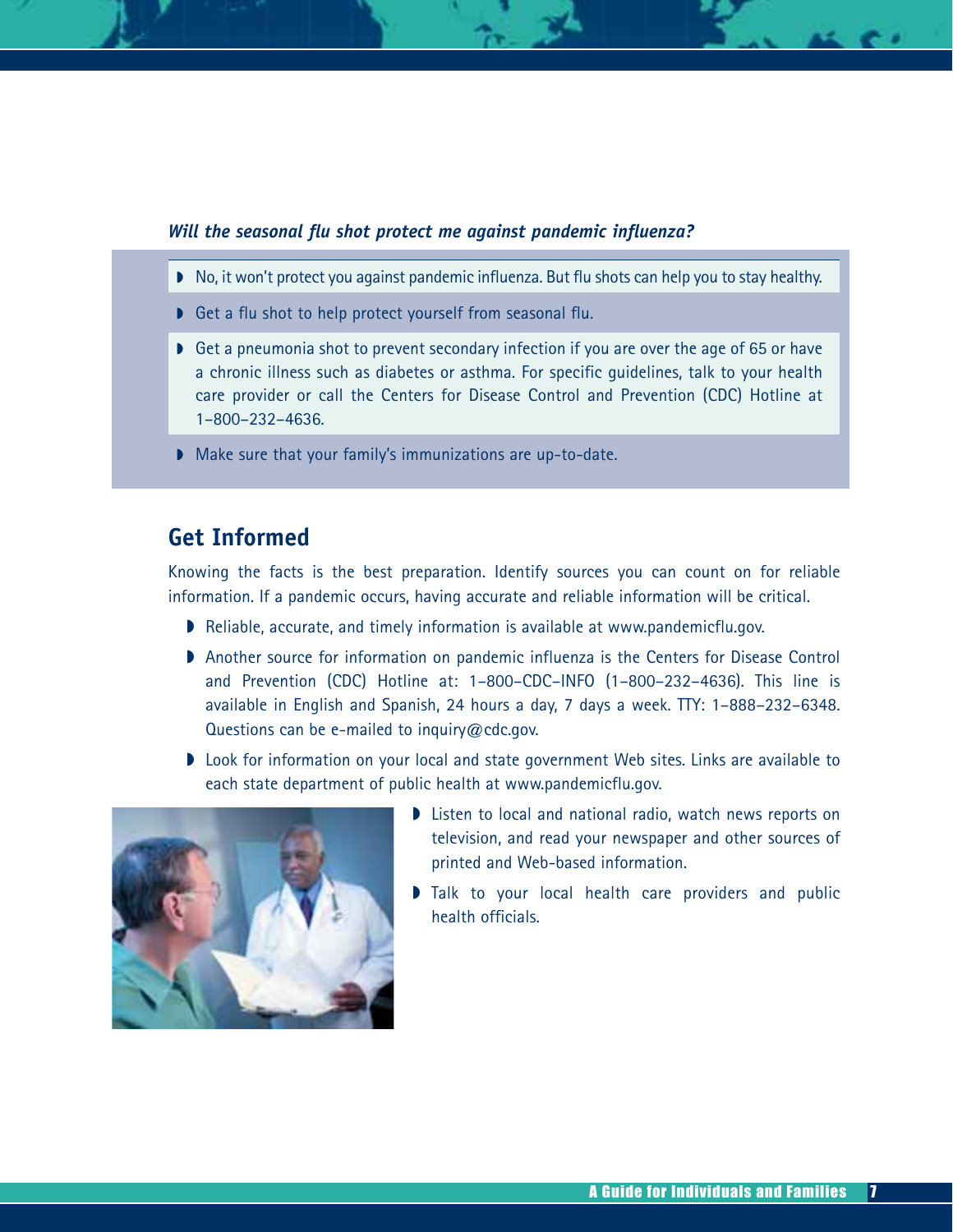## Pandemic Influenza – Prevention and Treatment

You have an essential role in preparing and making sure you are informed of prevention activities in your local area. Each community must have plans, each state and each agency of the federal government must work together. The federal government is working to boost our international and domestic disease monitoring, rebuild our vaccine industry, build stockpiles of medicines, and support research into new treatments and medicines. Your state will be taking steps to monitor and build supplies too.

### **Vaccine**

Influenza vaccines are designed to protect against specific flu viruses. While there is currently no pandemic flu in the world, the federal government is making vaccines for several existing bird flu viruses that may provide some protection should one of these viruses change and cause a flu pandemic. A specific pandemic influenza vaccine cannot be produced until a pandemic flu virus strain emerges and is identified. Once a pandemic influenza virus has been identified, it will likely take 4-6 months to develop, test, and begin producing a vaccine.

Efforts are being made to increase vaccine-manufacturing capacity in the United States so that supplies of vaccines would be more readily available. In addition, research is underway to develop new ways to produce vaccines more quickly.

## **Treatment**

A number of antiviral drugs are approved by the U.S. Food and Drug Administration to treat and sometimes prevent seasonal flu. Some of these antivirals may be effective in treating pandemic flu. These drugs may help prevent infection in people at risk and shorten the duration of symptoms in those infected with influenza. However, it is unlikely that antivirals alone would effectively contain the spread of pandemic influenza.

The federal government is stockpiling antivirals that would most likely be used in the early stages of an influenza pandemic. There are efforts to find new drugs and to increase the supply of antivirals. Antivirals are available by prescription only and not over the counter.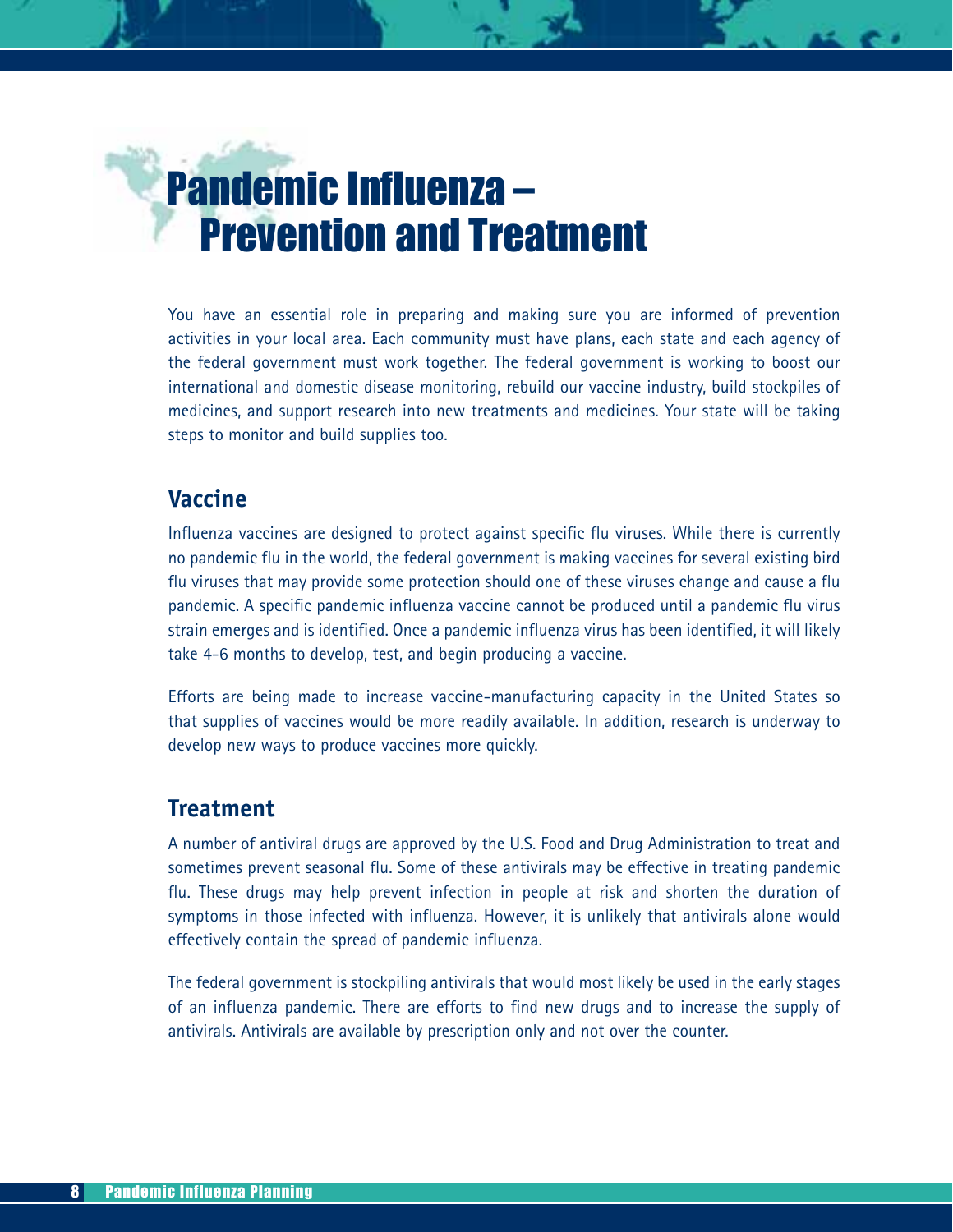

#### ◗ *Will bird flu cause the next influenza pandemic?*

Avian influenza (bird flu) is a disease of wild and farm birds caused by influenza viruses. Bird flu viruses do not usually infect humans, but since 1997 there have been a number of confirmed cases of human infection from bird flu viruses. Most of these resulted from direct or close contact with infected birds (e.g., domesticated chickens, ducks, and turkeys).

The spread of bird flu viruses from an infected person to another person has been reported very rarely and has not been reported to continue beyond one person. A worldwide pandemic could occur if a bird flu virus were to change so that it could easily be passed from person to person. Experts around the world are watching for changes in bird flu viruses that could lead to an influenza pandemic.

### ◗ *Is it safe to eat poultry?*

Yes, it is safe to eat properly cooked poultry. Cooking destroys germs, including the bird flu virus. The United States bans imports of poultry and poultry products from countries where bird flu has been found.



Guidelines for the safe preparation of poultry include the following:

- Wash hands before and after handling food.
- Keep raw poultry and its juices away from other foods.
- Keep hands, utensils, and surfaces, such as cutting boards, clean.
- Use a food thermometer to ensure poultry has been fully cooked. For example, cook a whole chicken to 180°F in an oven set to a minimum of 325°F. More information on how to properly cook poultry can be found at www.usda.gov/birdflu.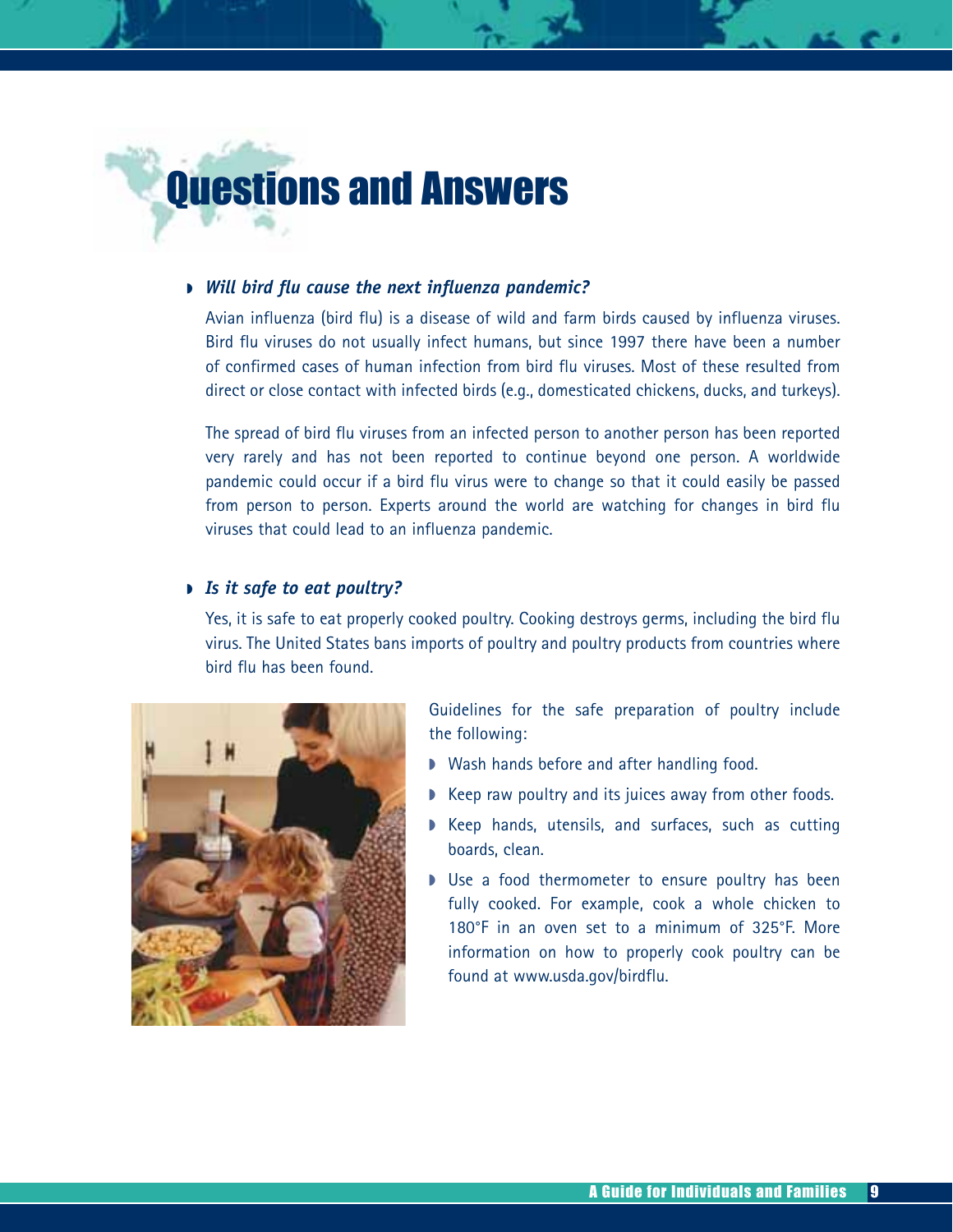### ◗ *What types of birds can carry bird flu viruses?*

Wild birds can carry bird flu viruses but usually do not get sick from them. Domesticated birds (e.g., farm-raised chickens, ducks, and turkeys) can become sick with bird flu if they come into contact with an infected wild bird. Domesticated birds usually die from the disease.

### ◗ *What is the U.S. government doing to prepare for pandemic influenza?*

The U.S. government has been preparing for pandemic influenza for several years. In November 2005, the President announced the National Strategy for Pandemic Influenza. Ongoing preparations include the following:

- Working with the World Health Organization (WHO) and with other nations to help detect human cases of bird flu and contain a flu pandemic, if one begins
- ◗ Supporting the manufacturing and testing of influenza vaccines, including finding more reliable and quicker ways to make large quantities of vaccines
- Developing a national stockpile of antiviral drugs to help treat and control the spread of disease
- ◗ Supporting the efforts of federal, state, tribal, and local health agencies to prepare for and respond to pandemic influenza
- ◗ Working with federal agencies to prepare and to encourage communities, businesses, and organizations to plan for pandemic influenza

The Department of Health and Human Services (HHS) has released the HHS Pandemic Influenza Plan (see www.pandemicflu.gov). HHS activities detail the medical and public health response to an influenza pandemic.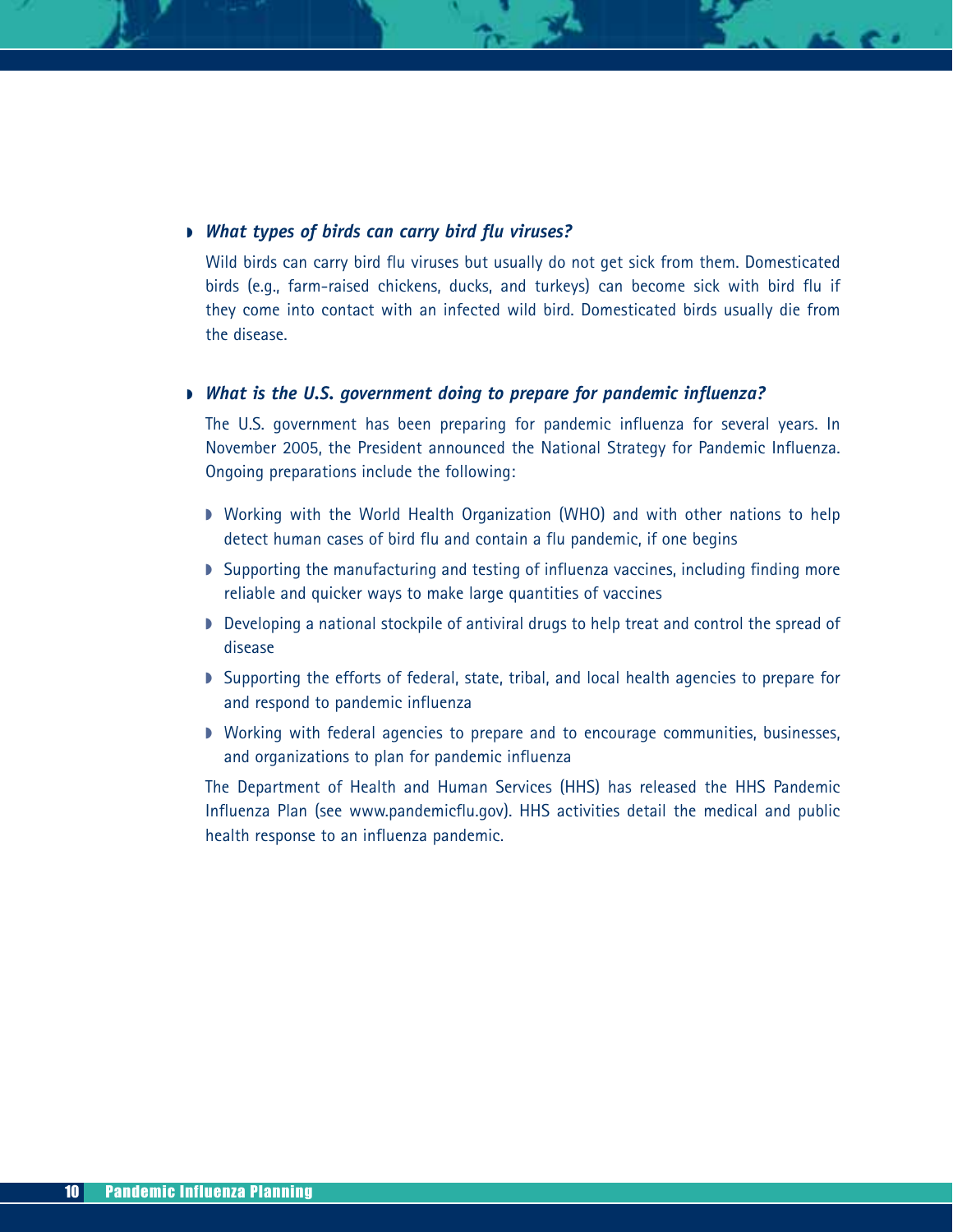

## **Pandemic Flu Planning** Checklist for Individuals and Families

You can prepare for an influenza pandemic now. You should know both the magnitude of what can happen during a pandemic outbreak and what actions you can take to help lessen the impact of an influenza pandemic on you and your family. This checklist will help you gather the information and resources you may need in case of a flu pandemic.

### *1. To plan for a pandemic:*

- ❑ Store a supply of water and food. During a pandemic, if you cannot get to a store, or if stores are out of supplies, it will be important for you to have extra supplies on hand. This can be useful in other types of emergencies, such as power outages and disasters.
- ❑ Ask your doctor and insurance company if you can get an extra supply of your regular prescription drugs.
- $\Box$  Have any nonprescription drugs and other health supplies on hand, including pain relievers, stomach remedies, cough and cold medicines, fluids with electrolytes, and vitamins.
- $\Box$  Talk with family members and loved ones about how they would be cared for if they got sick, or what will be needed to care for them in your home.
- ❑ Volunteer with local groups to prepare and assist with emergency response.
- $\Box$  Get involved in your community as it works to prepare for an influenza pandemic.

### *2. To limit the spread of germs and prevent infection:*

- ❑ Teach your children to wash hands frequently with soap and water, and model the correct behavior.
- ❑ Teach your children to cover coughs and sneezes with tissues, and be sure to model that behavior.
- $\Box$  Teach your children to stay away from others as much as possible if they are sick. Stay home from work and school if sick.

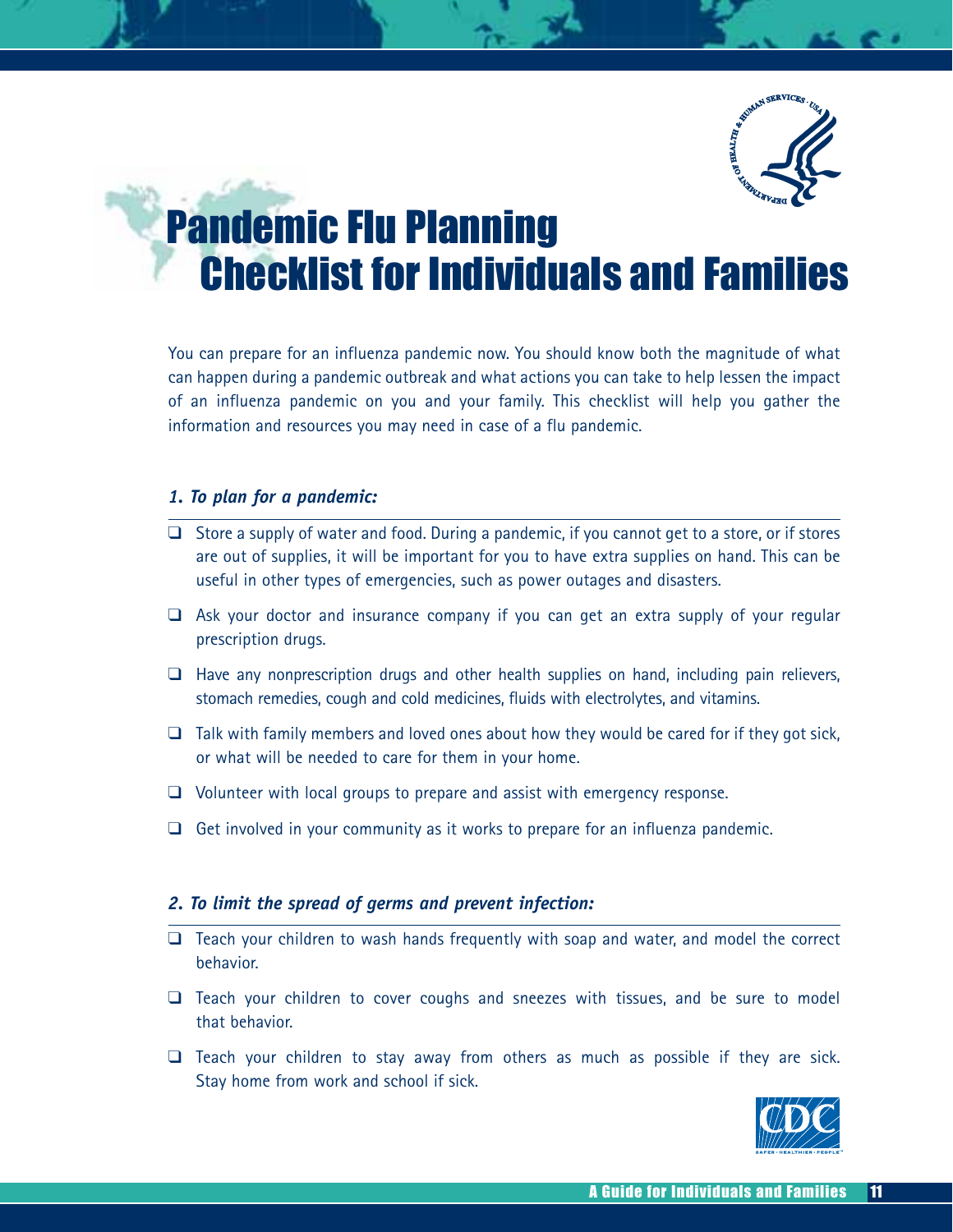| <b>Examples of food and non-perishables</b> |                                                             | Examples of medical, health, and<br>emergency supplies                                              |  |
|---------------------------------------------|-------------------------------------------------------------|-----------------------------------------------------------------------------------------------------|--|
| ❏                                           | Ready-to-eat canned meats, fruits,<br>vegetables, and soups | Prescribed medical supplies<br>$\Box$<br>such as glucose and blood-pressure<br>monitoring equipment |  |
| ப                                           | Protein or fruit bars                                       |                                                                                                     |  |
| ⊔                                           | Dry cereal or granola                                       | Soap and water, or alcohol-based<br>$\Box$<br>hand wash                                             |  |
| ⊔                                           | Peanut butter or nuts                                       | Medicines for fever, such as<br>❏                                                                   |  |
| ⊔                                           | Dried fruit                                                 | acetaminophen or ibuprofen                                                                          |  |
| ⊔                                           | <b>Crackers</b>                                             | Thermometer<br>n                                                                                    |  |
| ⊔                                           | Canned juices                                               | Anti-diarrheal medication<br>n                                                                      |  |
| ⊔                                           | <b>Bottled</b> water                                        | <b>Vitamins</b><br>ப                                                                                |  |
| ❏                                           | Canned or jarred baby food and formula                      | Fluids with electrolytes<br>⊔                                                                       |  |
| Pet food                                    |                                                             | Cleansing agent/soap<br>❏                                                                           |  |
|                                             |                                                             | Flashlight<br>❏                                                                                     |  |
|                                             |                                                             | <b>Batteries</b><br>$\Box$                                                                          |  |
|                                             |                                                             | Portable radio<br>$\Box$                                                                            |  |
|                                             |                                                             | Manual can opener<br>❏                                                                              |  |
|                                             |                                                             | Garbage bags<br>❏                                                                                   |  |
|                                             |                                                             | Tissues, toilet paper, disposable diapers<br>❏                                                      |  |

### *3. Items to have on hand for an extended stay at home:*

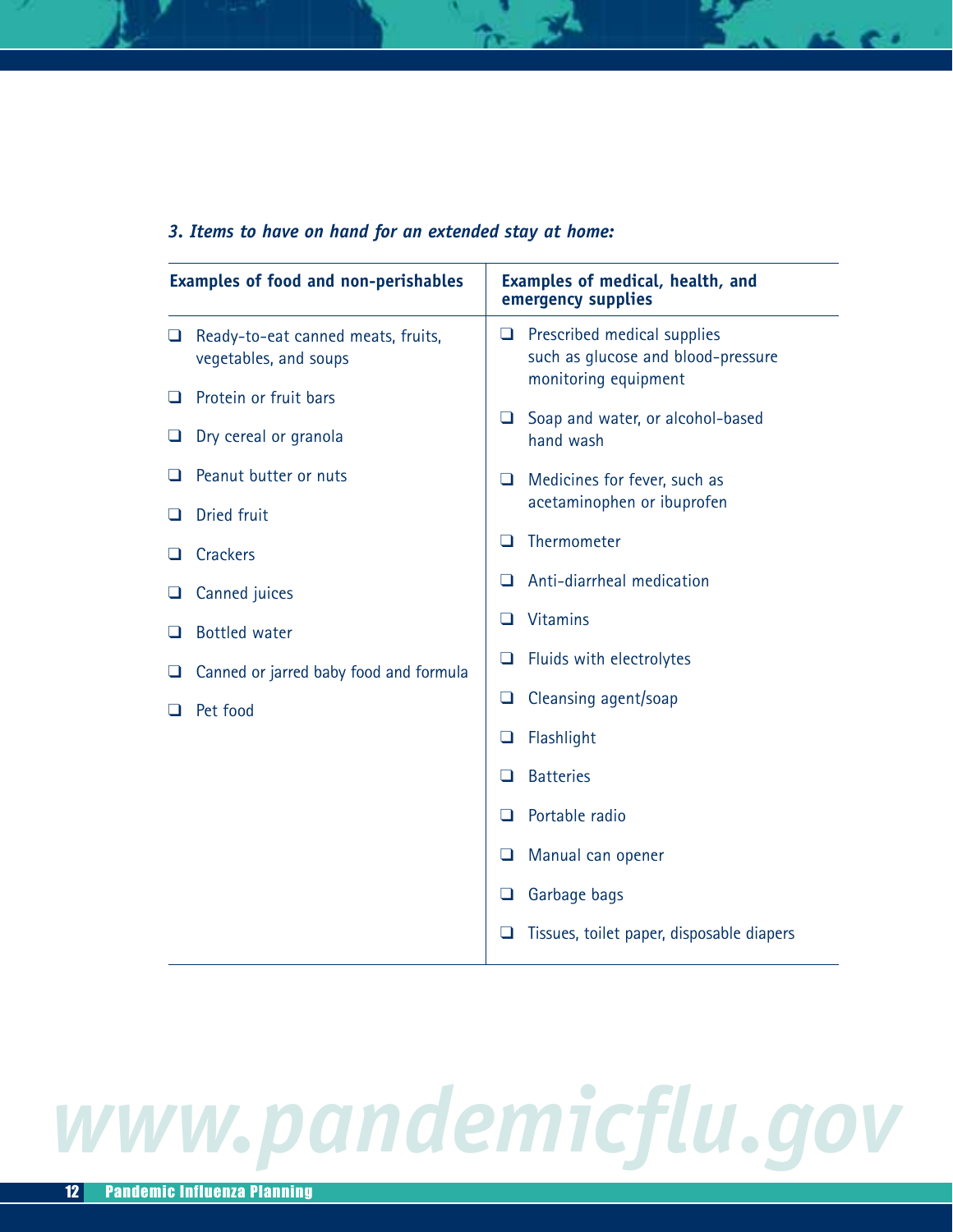

## Family Emergency Health Information Sheet

It is important to think about health issues that could arise if an influenza pandemic occurs, and how they could affect you and your loved ones. For example, if a mass vaccination clinic is set up in your community, you may need to provide as much information as you can about your medical history when you go, especially if you have a serious health condition or allergy.

Create a family emergency health plan using this information. Fill in information for each family member in the space provided. Like much of the planning for a pandemic, this can also help prepare for other emergencies.

| <b>Family</b><br>Member | <b>Blood Type</b> | <b>Allergies</b> | <b>Past/Current</b><br>Medical<br><b>Conditions</b> | <b>Current</b><br>Medications/<br><b>Dosages</b> |
|-------------------------|-------------------|------------------|-----------------------------------------------------|--------------------------------------------------|
|                         |                   |                  |                                                     |                                                  |
|                         |                   |                  |                                                     |                                                  |
|                         |                   |                  |                                                     |                                                  |
|                         |                   |                  |                                                     |                                                  |
|                         |                   |                  |                                                     |                                                  |
|                         |                   |                  |                                                     |                                                  |
|                         |                   |                  |                                                     |                                                  |

### *1. Family Member Information:*

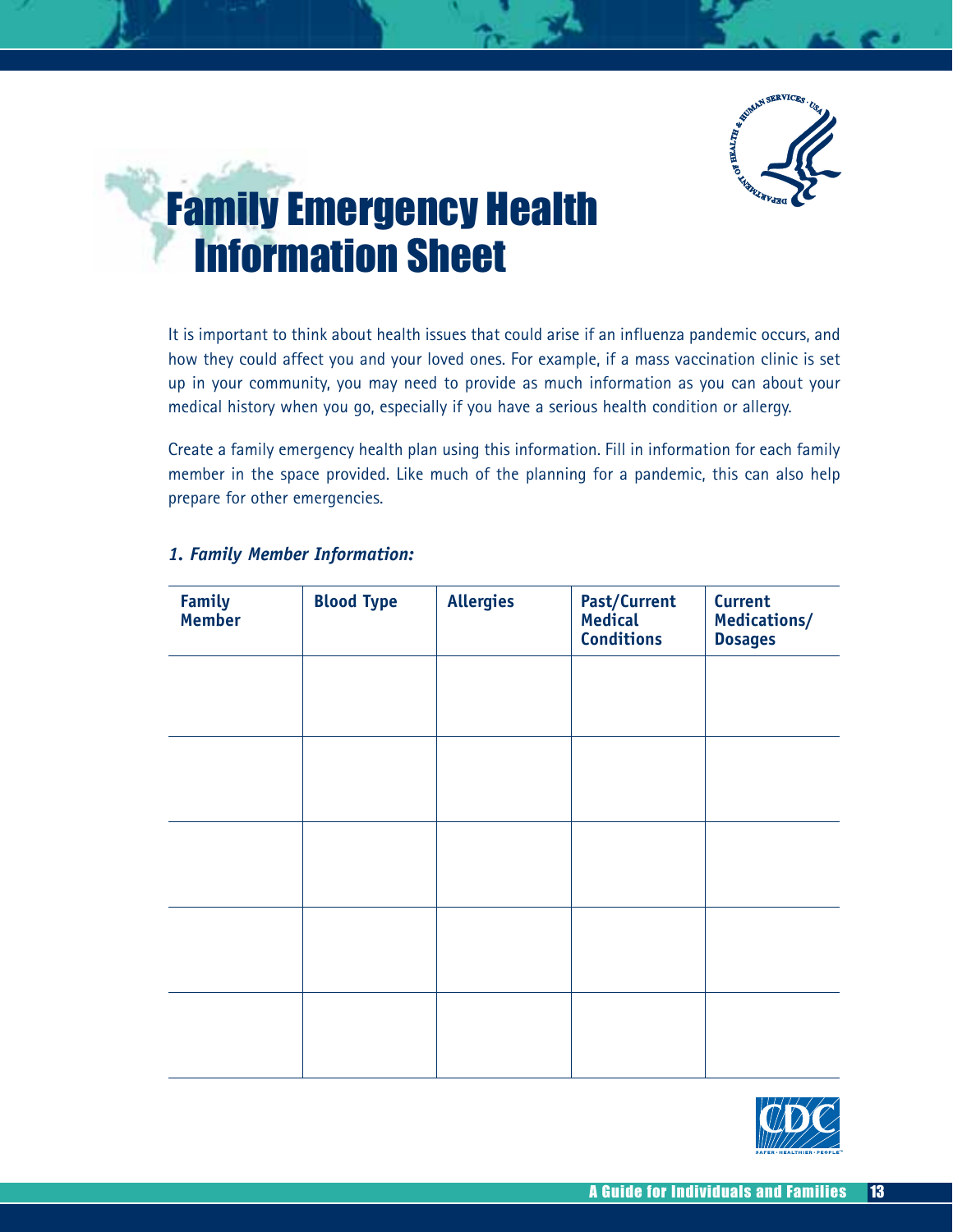### *2. Emergency Contacts:*

| <b>Contacts</b>                                                     |        | <b>Name/Phone Number</b> |
|---------------------------------------------------------------------|--------|--------------------------|
| Local personal emergency contact                                    |        |                          |
| Out-of-town personal emergency contact                              |        |                          |
| Hospitals near: Work                                                |        |                          |
|                                                                     | School |                          |
|                                                                     | Home   |                          |
| Family physician(s)                                                 |        |                          |
| State public health department<br>(See list on www.pandemicflu.gov) |        |                          |
| Pharmacy                                                            |        |                          |
| Employer contact and emergency<br>information                       |        |                          |
| School contact and emergency information                            |        |                          |
| Religious/spiritual organization                                    |        |                          |
| Veterinarian                                                        |        |                          |

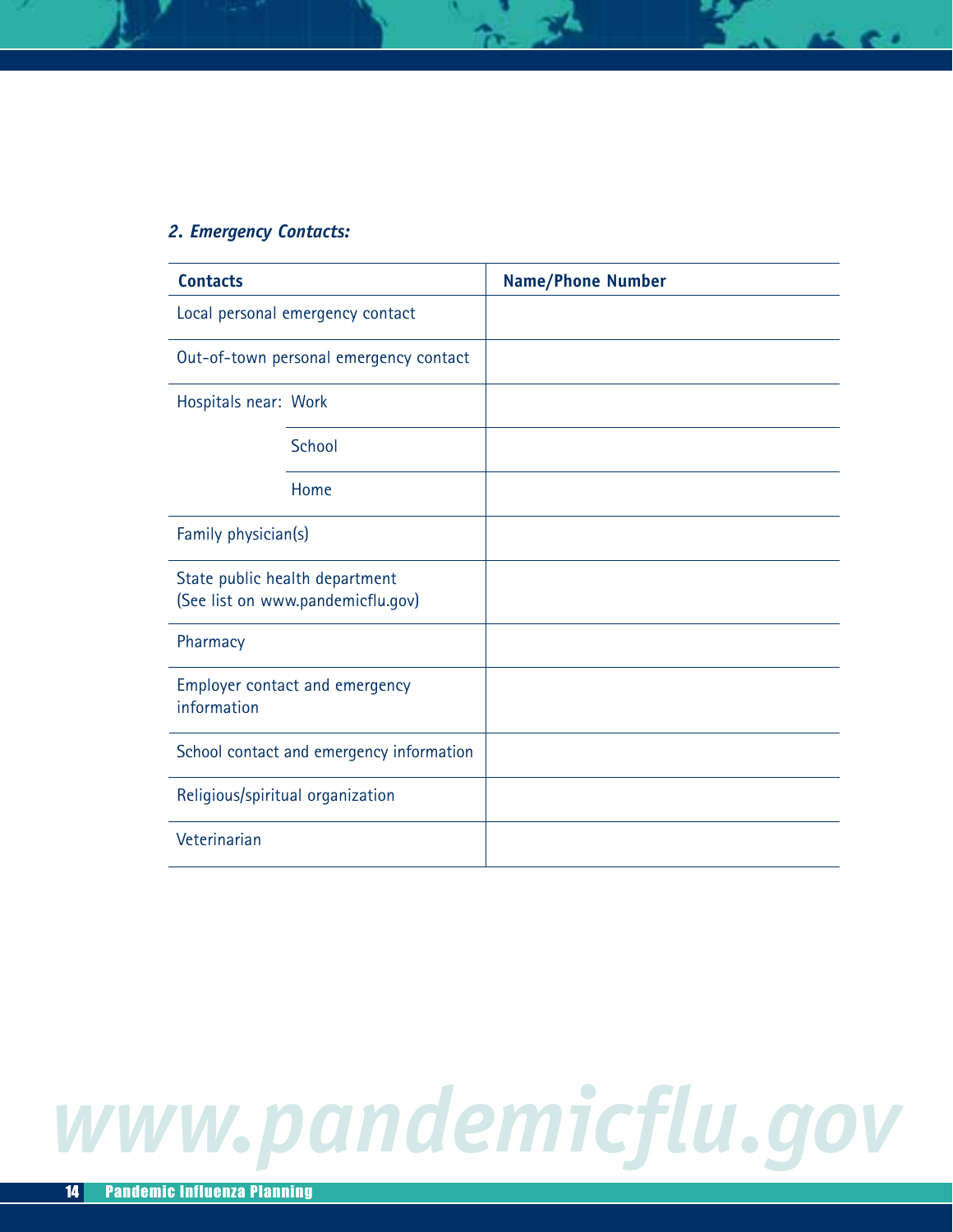

- ◗ **Visit: www.pandemicflu.gov.**
- ◗ **The Centers for Disease Control and Prevention (CDC) hotline, 1–800–CDC–INFO (1–800–232–4636), is available in English and Spanish, 24 hours a day, 7 days a week. TTY: 1–888–232–6348. Questions can be e-mailed to inquiry@cdc.gov.**
- ◗ **Links to state departments of public health can be found at www.pandemicflu.gov.**